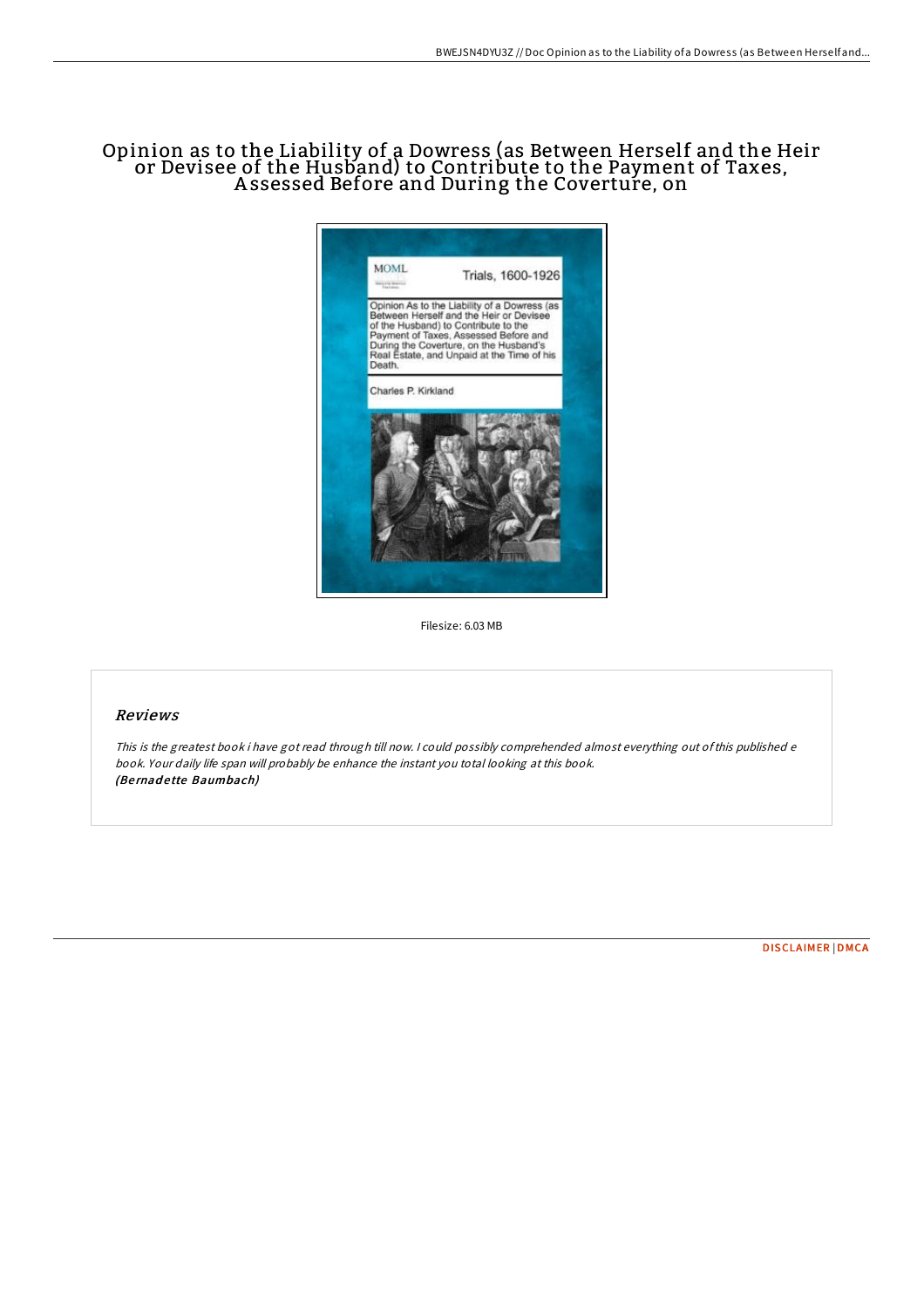### OPINION AS TO THE LIABILITY OF A DOWRESS (AS BETWEEN HERSELF AND THE HEIR OR DEVISEE OF THE HUSBAND) TO CONTRIBUTE TO THE PAYMENT OF TAXES, ASSESSED BEFORE AND DURING THE COVERTURE, ON

# ঞ **DOWNLOAD PDF**

Gale Ecco, Making of Modern Law, United States, 2012. Paperback. Condition: New. Language: English . Brand New Book \*\*\*\*\* Print on Demand \*\*\*\*\*.Full Title: Opinion As to the Liability of a Dowress (as Between Herself and the Heir or Devisee of the Husband) to Contribute to the Payment of Taxes, Assessed Before and During the Coverture, on the Husbands Real Estate, and Unpaid at the Time of his Death. Description: The Making of the Modern Law: Trials, 1600-1926 collection provides descriptions of the major trials from over 300 years, with official trial documents, unofficially published accounts of the trials, briefs and arguments and more. Readers can delve into sensational trials as well as those precedent-setting trials associated with key constitutional and historical issues and discover, including the Amistad Slavery case, the Dred Scott case and Scopes monkey trial. Trials provides unfiltered narrative into the lives of the trial participants as well as everyday people, providing an unparalleled source for the historical study of sex, gender, class, marriage and divorce.++++The below data was compiled from various identification fields in the bibliographic record of this title. This data is provided as an additional tool in helping to insure edition identification: ++++Court RecordHarvard Law School LibraryNew York: Edward O. Jenkins, Law Printer, No. 20 North William Street. 1868.

 $\mathbb E$  Read Opinion as to the Liability of a Dowress (as Between Herself and the Heir or Devisee of the Husband) to Contribute to the [Payment](http://almighty24.tech/opinion-as-to-the-liability-of-a-dowress-as-betw.html) of Taxes, Assessed Before and During the Coverture, on Online <sup>回</sup> Download PDF Opinion as to the Liability of a Dowress (as Between Herself and the Heir or Devisee of the Husband) to Contribute to the [Payment](http://almighty24.tech/opinion-as-to-the-liability-of-a-dowress-as-betw.html) of Taxes, Assessed Before and During the Coverture, on